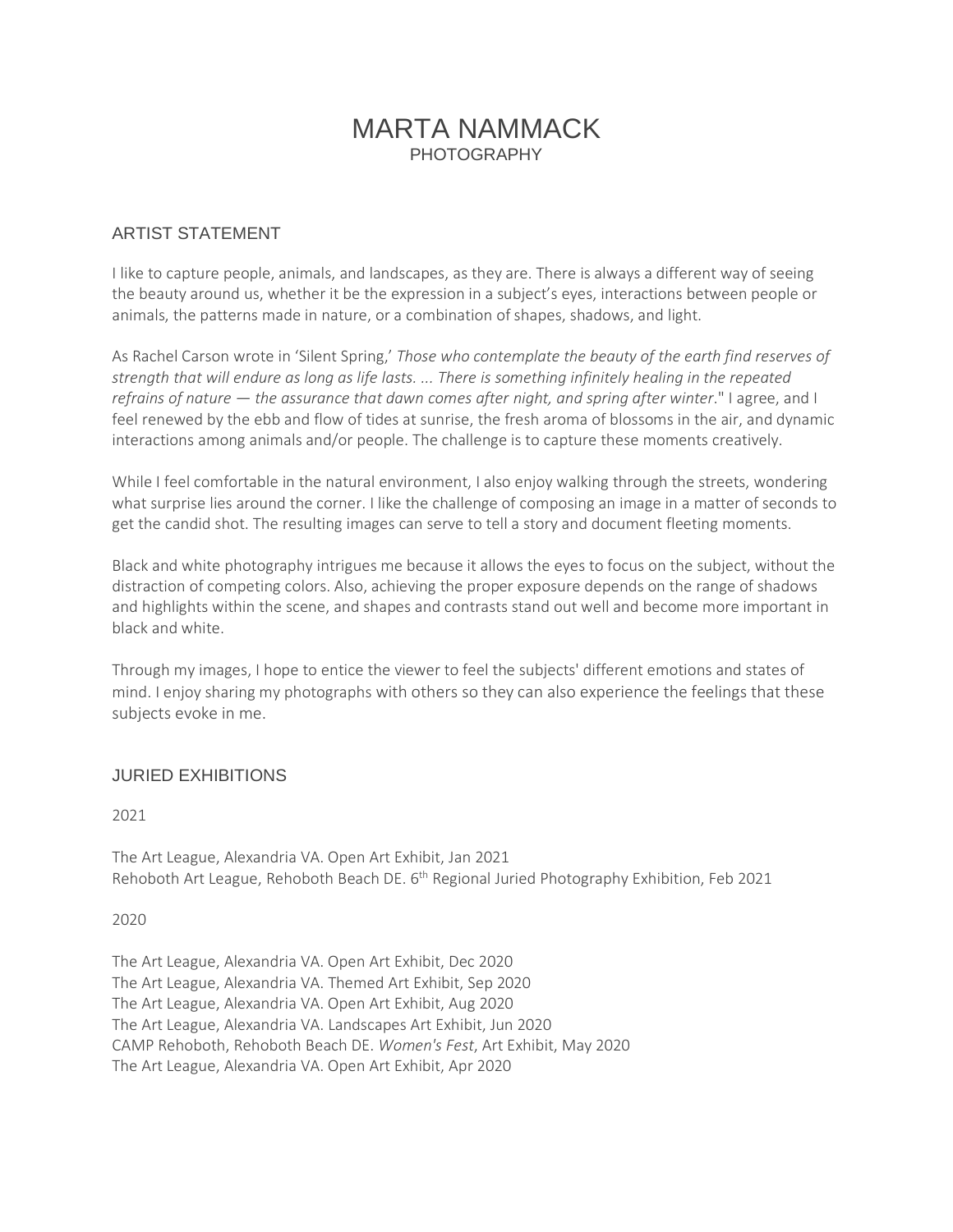The Art League, Alexandria VA. *Flora/Fauna,* Art Exhibit, Mar 2020 Rehoboth Art League, Rehoboth Beach DE. *Seasons: Winter,* Art Exhibit, Jan – Apr 2020 Rehoboth Art League, Rehoboth Beach DE. *5th Regional Juried Photography* Exhibition, Jan 2020

### 2019

The Art League, Alexandria VA. Open Art Exhibit, Dec 2019 Pennsylvania Center for Photography, Doylestown, PA. *Transformations* Exhibit, Nov 2019 Coastal Camera Club, Lewes, DE. Rehoboth City Hall Exhibit, Nov 2019 – Apr 2020 Peninsula Gallery, Lewes, DE. *Coastal Camera Club* Exhibition, Aug 2019 Rehoboth Art League, Rehoboth Beach DE. *Secret Places,* Art Exhibit, May 2019 Rehoboth Art League, Rehoboth Beach DE. *4th Regional Juried Photography* Exhibition, Jan 2019

### 2018

Rehoboth Art League, Rehoboth Beach DE. *Street Photography, Humans in their Own Environment*, Exhibit, Sep 2018 Rehoboth Art League, Rehoboth Beach DE. *Animal Farm,* Art Exhibit, Sep 2018 Peninsula Gallery, Lewes DE. *Coastal Camera Club Exhibition*, Aug 2018 CAMP Rehoboth, Rehoboth Beach DE. *Women's Fest,* Art Exhibit, Mar 2018 Coastal Camera Club, Lewes DE. Rehoboth City Hall Exhibit, Jan 2018 Rehoboth Art League, Rehoboth Beach DE. Third Annual Juried Photography Exhibition, Jan 2018

## 2017

Rehoboth Art League, Rehoboth Beach DE. *In our Backyard,* Exhibit, Sep 2017 Peninsula Gallery, Lewes DE. *Coastal Camera Club Exhibition*, Aug 2017 Coastal Camera Club, Lewes DE. *Rehoboth City Hall Exhibit*, Jul 2017 Rehoboth Art League, Rehoboth Beach DE. *Environmental Impact,* Art Exhibit, Jul 2017 Rehoboth Art League, Rehoboth Beach DE. *Award-Winning Photographs* Exhibit, May 2017 Rehoboth Art League, *Visions and Voices,* Art Exhibit, Mar 2017 CAMP Rehoboth, Rehoboth Beach DE. *Women's Fest,* Art Exhibit, Mar 2017 Rehoboth Art League, Rehoboth Beach DE. *Celebrating Women,* Art Exhibit, Jan 2017

# CURRENT LOANS

Representative Peter Schwartzkopf's office, *Harbor of Refuge and Rough Seas,* Aug 2019 – May 2020 Senator Chris Coon's office, *Water at Sunrise and Dolles*, Oct 2019 – Sep 2020

# **EDUCATION**

*Backyard Photography Cass with Kristi Odom, Aug 2020 Advanced Photography Mentoring* with Kristi Odom, Jun 2020 *Street Photography* workshop with James Maher, NYC, Jun 2020 *Light and Shadows* Photowalk with Alan Schaller, Photoville 2019, Brooklyn, NY, Sep 2019 *Smith Island Workshop* with Jay Fleming, May 2019 *Delmarva Nature and Wildlife Photography Summit*, Nov 2018